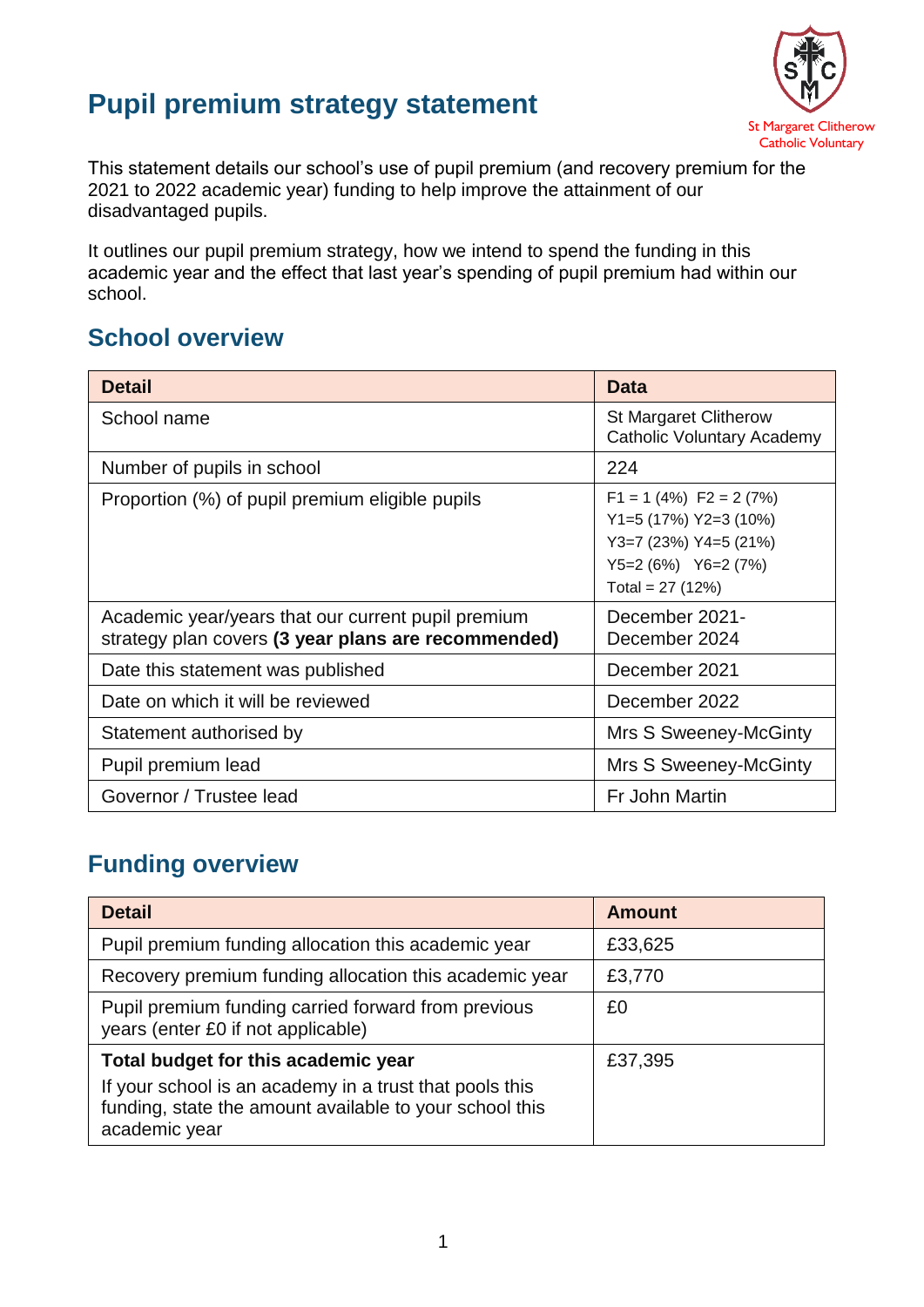# **Part A: Pupil premium strategy plan**

# **Statement of intent**

At St Margaret Clitherow Academy, the pupil premium strategy is designed to ensure that all pupil premium children achieve their full personal and academic potential. We endeavour to put Christ at the centre of everything we do at St Margaret Clitherow and ensure that children are aspirational, resilient, respectful, and tolerant global citizens who have a life-long love of learning.

We are passionate about promoting ambition and equality for all our pupils and supporting their mental wellbeing, physical health, and social skill development. We understand and acknowledge the challenges faced by some of our families and recognise that a large proportion of our pupil premium children do not build their cultural capital outside of school. We strive to provide enrichment opportunities that inspire and motivate children to engage in their learning. These include providing support with funding residential trips; establishing a comprehensive extra-curricular programme for all children and ensuring high quality teaching for all.

A key lever within the pupil premium strategy is to increase the attendance of a few pupil premium children who are persistently absent. We intend to improve attendance by implementing a clear Attendance policy and Trust wide target of 97%; establishing a systematic monitoring system to identify persistent absence and offering targeted challenge and support to these families to improve attendance.

High-quality teaching is at the heart of our approach, with a focus on areas in which disadvantaged pupils require the most support. This is proven to have the greatest impact on closing the disadvantage attainment gap and at the same time will benefit the non-disadvantaged pupils in our school.

St Margaret Clitherow's aims for disadvantaged pupils are:

- To ensure disadvantaged children have access to high quality teaching and learning opportunities which meet their needs.
- To use diagnostic tests to narrow the attainment gap between disadvantaged and non-disadvantaged pupils nationally and also within internal data.
- To provide children and families access to an Attendance Officer.
- To provide children with access to trained Mental Health First Aiders.
- To ensure disadvantaged children have enrichment opportunities including music tuition and school trips.
- To adopt a whole school approach in which all staff take responsibility for disadvantaged pupils' outcomes and raise expectations of what they can achieve.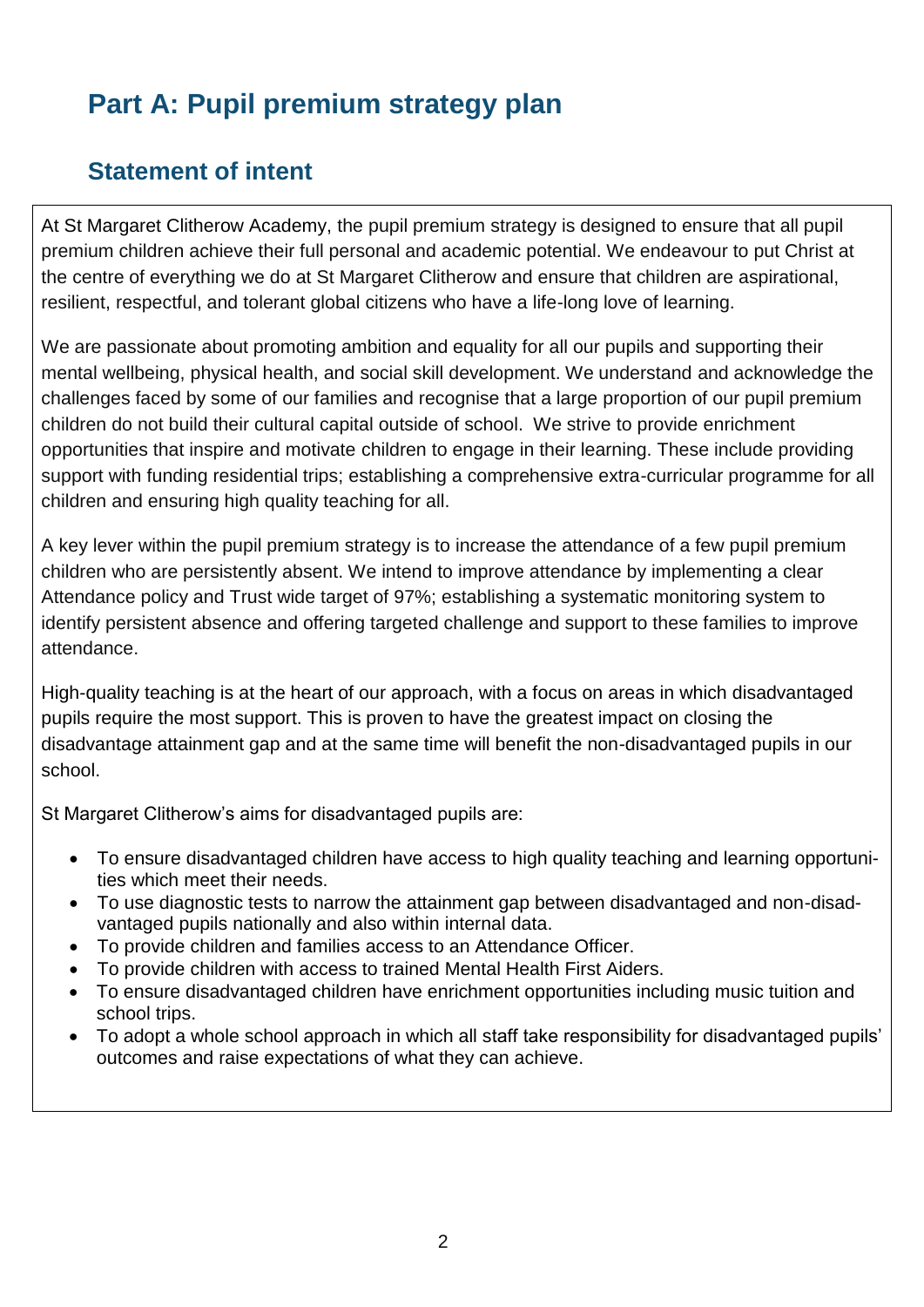# **Challenges**

This details the key challenges to achievement that we have identified among our disadvantaged pupils.

| <b>Challenge</b><br>number | <b>Detail of challenge</b>                                                                                                                                                                                                                                                                                                       |
|----------------------------|----------------------------------------------------------------------------------------------------------------------------------------------------------------------------------------------------------------------------------------------------------------------------------------------------------------------------------|
| 1                          | <b>Reading</b><br>48% of disadvantaged pupils are currently working below the expected level in Reading<br>compared to 30% non-disadvantaged children. This proportion has significantly increased<br>since Covid closures.                                                                                                      |
| $\overline{2}$             | <b>Phonics</b><br>Over the past three years, 25% of disadvantaged children did not pass the Year 1/2 phonics<br>check.                                                                                                                                                                                                           |
| 3                          | <b>Maths and Writing</b><br>48% of disadvantaged pupils are currently working below the expected level in Writing<br>compared to 35% of non-disadvantaged children. 44% of disadvantaged pupils are currently<br>working below the expected level in Maths compared to 28% non-disadvantaged children.                           |
| $\overline{4}$             | <b>Attendance</b><br>Attendance of disadvantaged pupils is approximately 3.88% lower than for non-disadvantaged<br>pupils. 5/27 disadvantaged children's attendance is below 90% with a further 3 disadvantaged<br>children's attendance being below 95%.                                                                        |
| 5                          | <b>Emotional and Mental Health</b><br>Disadvantaged pupils are disproportionately affected by external challenges which risk<br>preventing or limiting access to school or broader learning, including social and emotional<br>challenges (with approximately, 41% accessing Mental Health First Aider support in 2020-<br>2021. |
| 6                          | <b>Enrichment Opportunities</b><br>Pupils from disadvantaged families have greater difficulty in contributing voluntary funds to<br>school trips, extra-curricular activities and residential visits.                                                                                                                            |

#### **Intended outcomes**

This explains the outcomes we are aiming for **by the end of our current strategy plan**, and how we will measure whether they have been achieved.

| <b>Intended outcome</b>                                                                                                                                                                                             | <b>Success criteria</b>                                                                                                                                                                                                                                                              |
|---------------------------------------------------------------------------------------------------------------------------------------------------------------------------------------------------------------------|--------------------------------------------------------------------------------------------------------------------------------------------------------------------------------------------------------------------------------------------------------------------------------------|
| Quality first teaching delivered by all teaching<br>staff, tailored CPD in place to help staff plan<br>and sequence the curriculum so that it builds<br>on previous knowledge and to clearly defined<br>end points. | • Teachers able to identify the main learning<br>(composite) and the component parts for each<br>lesson. Children are clear on the sequence of<br>learning and where it sits.<br>• Retrieval practise strategies are established for<br>all pupils to ensure children learn more and |
|                                                                                                                                                                                                                     | remember more, irrespective of their starting<br>points.                                                                                                                                                                                                                             |
| Improved Reading outcomes for disadvantaged<br>children.                                                                                                                                                            | • Proportion of disadvantaged children achieving<br>EXP+ is increased and more in line with National.                                                                                                                                                                                |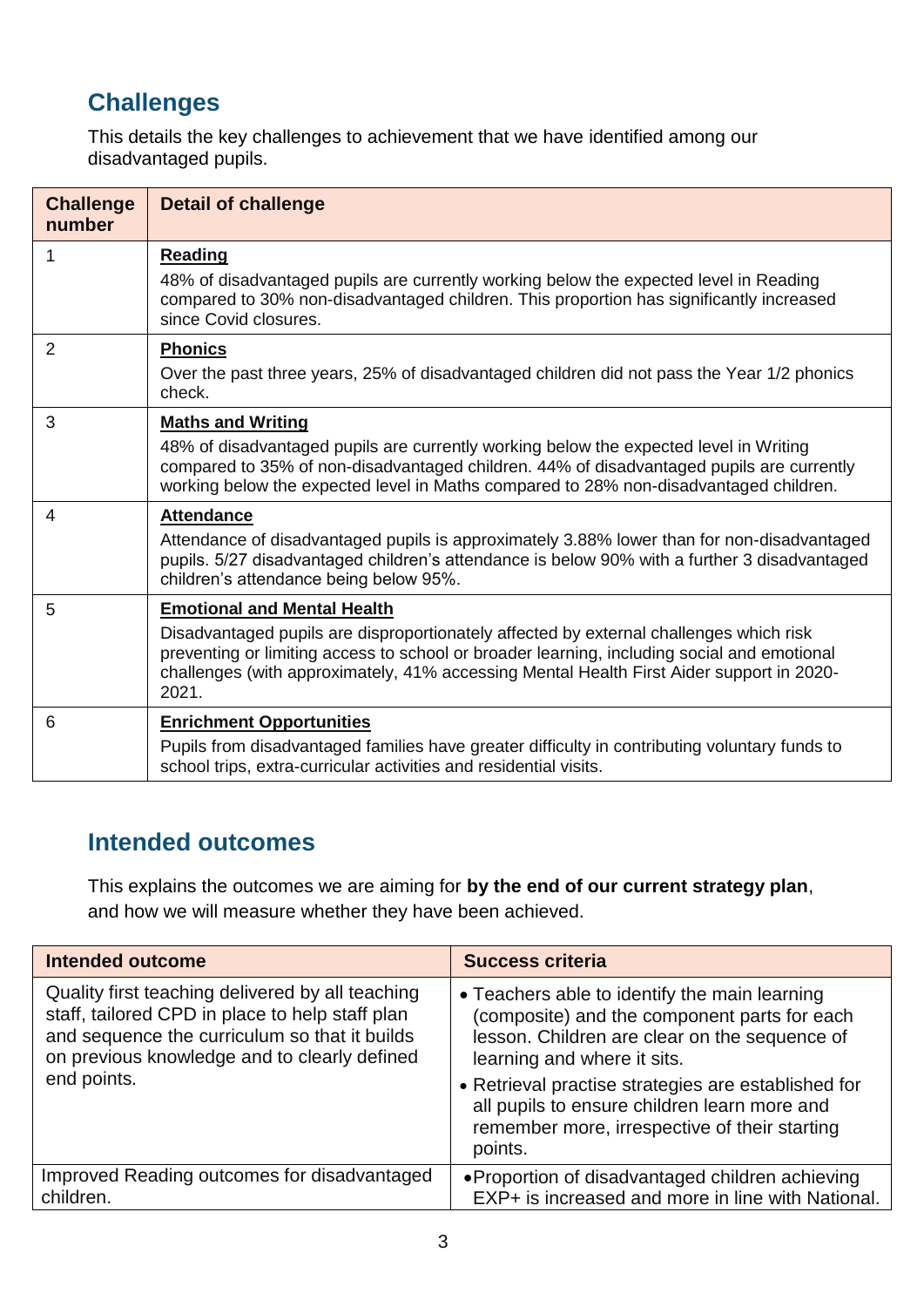|                                                                                                                                                                                             | . Increased reading habits with disadvantaged chil-<br>dren.<br>• Each class to have a "Diversity Library" with high<br>interest books that represent our children.<br>• Children given the opportunity to request books<br>to be purchased and added to the class library.<br>.New staff are trained by SLT in the "8 Reading<br>Inference Strategies".<br>. Reading Age on STAR Assessments is increased<br>term on term.                                                  |
|---------------------------------------------------------------------------------------------------------------------------------------------------------------------------------------------|------------------------------------------------------------------------------------------------------------------------------------------------------------------------------------------------------------------------------------------------------------------------------------------------------------------------------------------------------------------------------------------------------------------------------------------------------------------------------|
| Improved Phonics outcomes for disadvantaged<br>children.                                                                                                                                    | Proportion of disadvantaged children achieving the<br>PSC is broadly in line with the National Average.<br>(SMC 3 year trend 75%) (Nat Non-Disad2018/19:<br>82%)<br>Disadvantaged children will achieve in-line with<br>non-disadvantaged children.<br>•Termly data will include analysis of PP children.<br>.Data shared with Governors, will identify PP attain-<br>ment and progress.<br>. Half-termly monitoring by SLT through book looks<br>and learning walks.        |
| Gaps between disadvantaged children and<br>non-disadvantaged children in RWM are<br>significantly diminished.                                                                               | • Proportion of disadvantaged children achieving<br>EXP+ is increased and more in line with National.<br>•STAR Assessments used effectively to identify<br>gaps and support the planning of targeted<br>interventions.                                                                                                                                                                                                                                                       |
| For the gap to narrow in attendance between<br>the Pupil Premium and Non-Pupil Premium<br>groups. The number of Pupil Premium children<br>with attendance below 96% to decrease.            | • Support from Attendance Officer to ensure all<br>children are attending school.<br>• Half Termly Attendance Reports are created and<br>monitored at LGB meetings.<br>• Parents of children who fall below our school<br>attendance target engage with the Attendance<br>Officer, and support given where needed.<br>• Breakfast club and After School Clubs are offered<br>free of charge for PP children to ensure children<br>arrive on time and ready to learn.         |
| For emotional health concerns to be identified<br>at the earliest opportunity and strategies put in<br>place to support recovery. For this practice to<br>be established across the school. | $\bullet$ For children with identified emotional health<br>concerns to show progress in sessions with<br><b>Mental Health First Aider.</b><br>• For all staff and parents to be aware of strategies<br>to enhance and promote positive well-being.<br>• Embed the Ten Ten (RSE) curriculum to help<br>develop resilience and confidence to express their<br>feelings. Introduce a well-being charter (based on<br>the Dfe's Charter), for it to be established in<br>school. |
| Disadvantaged children to enjoy the wide range of<br>enrichment activities that we offer at St Margaret<br>Clitherow Academy.                                                               | • Equal access for all pupils including<br>disadvantaged pupils to a knowledge and                                                                                                                                                                                                                                                                                                                                                                                           |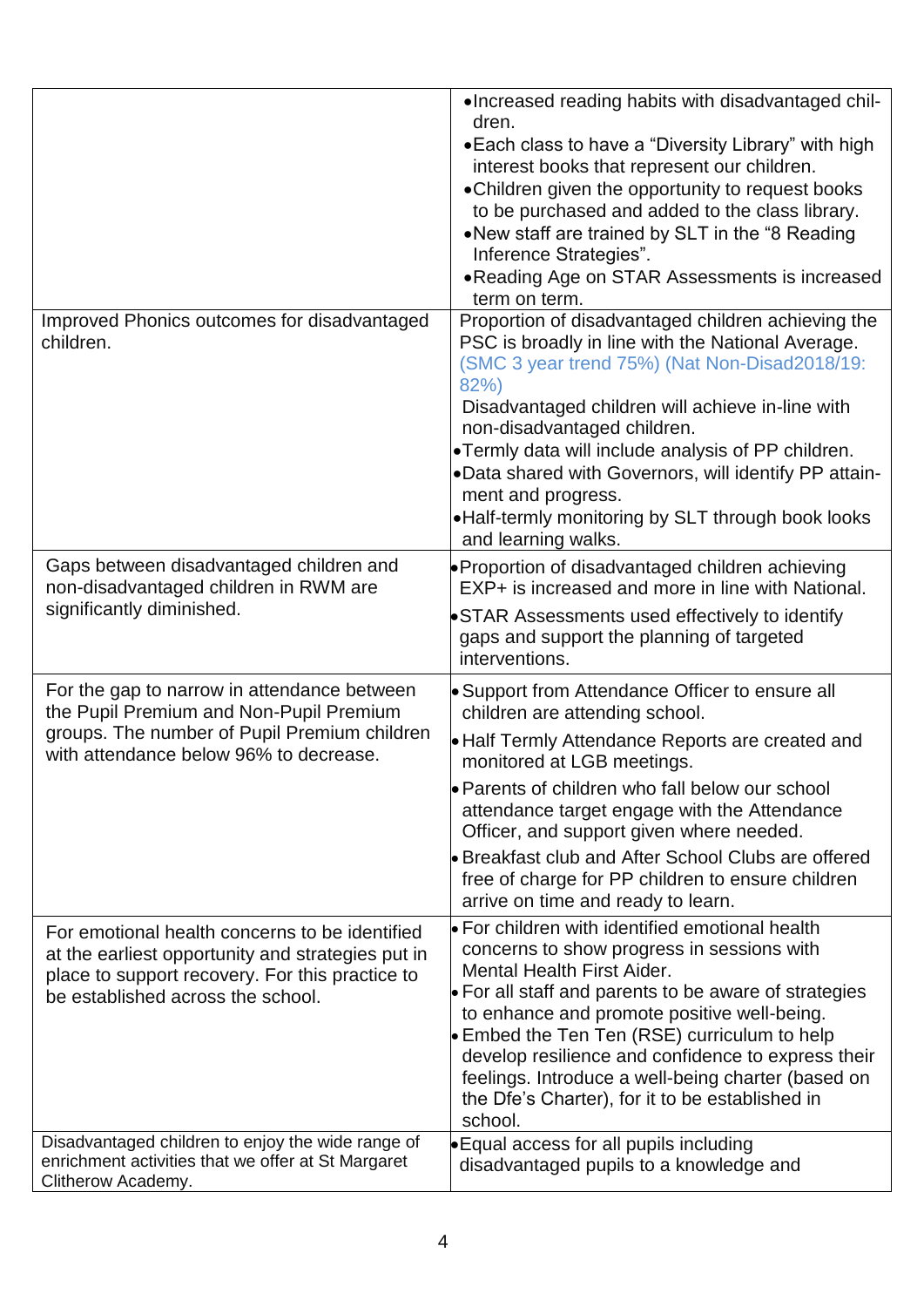| vocabulary rich curriculum to include enrichment<br>activities to increase their cultural capital.<br>An Enrichment Schedule is established to return<br>enrichment activities, including school trips, sports<br>trips, music concerts, residential trips and child led |
|--------------------------------------------------------------------------------------------------------------------------------------------------------------------------------------------------------------------------------------------------------------------------|
| charity fundraising return to pre-pandemic levels.<br>•A wide range of extra-curricular activities will be of-<br>fered to develop our children's interests.                                                                                                             |
| •Discounts will apply for disadvantaged children for<br>all enrichment opportunities to include; educational<br>visits, music lessons, residential visits.                                                                                                               |
| • Pupils are able to access music tuition in order to<br>learn a new skill or continue to play an instrument<br>they have been learning.                                                                                                                                 |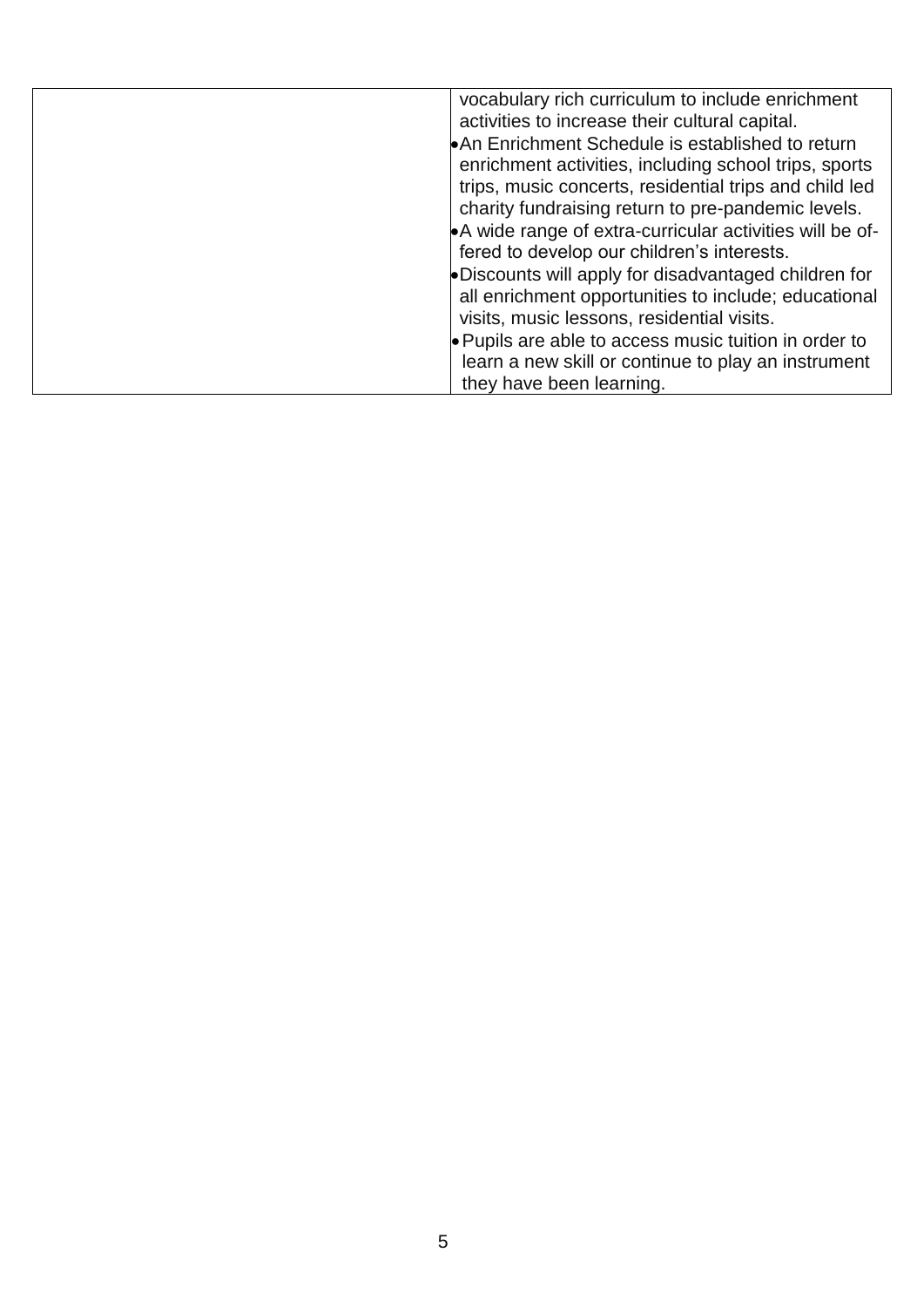# **Activity in this academic year**

This details how we intend to spend our pupil premium (and recovery premium funding) **this academic year** to address the challenges listed above.

#### **Teaching (for example, CPD, recruitment and retention)**

Budgeted cost: **£ 7150**

| <b>Activity</b>                                                                                                                                                                                              | Evidence that supports this approach                                                                                                                                                                                                                                                                                                                | <b>Challenge</b><br>number(s)<br>addressed |
|--------------------------------------------------------------------------------------------------------------------------------------------------------------------------------------------------------------|-----------------------------------------------------------------------------------------------------------------------------------------------------------------------------------------------------------------------------------------------------------------------------------------------------------------------------------------------------|--------------------------------------------|
| CPD for subject<br>leaders and<br>teaching staff -<br>effective quality<br>first teaching<br>£500                                                                                                            | <b>High Quality Teaching EEF</b><br>https://educationendowmentfoundation.org.uk/support-for-<br>schools/school-improvement-planning/1-high-quality-teaching<br>EEF Using Pupil Premium effectively -<br>https://educationendowmentfoundation.org.uk/guidance-for-<br>teachers/using-pupil-premium<br>The Sutton Trust Report 2011                   | 1, 2, 3                                    |
| Purchase of<br><b>STAR</b><br>diagnostic<br>assessments.<br>Training for<br>staff to ensure<br>assessments<br>are interpreted<br>and<br>administered<br>correctly.<br>£3000                                  | Standardised tests can provide reliable insights into the specific<br>strengths and weaknesses of each pupil to help ensure they receive<br>the correct additional support through interventions or teacher<br>instruction:<br><b>Standardised tests   Assessing and Monitoring Pupil Progress  </b><br><b>Education Endowment Foundation   EEF</b> | 1, 2, 3                                    |
| Purchase of a<br><b>DfE</b> validated<br><b>Systematic</b><br><b>Synthetic</b><br><b>Phonics</b><br>programme<br>"Little Wandle"<br>to secure<br>stronger<br>phonics<br>teaching for all<br>pupils.<br>£3250 | Phonics approaches have a strong evidence base that indicates a<br>positive impact on the accuracy of word reading (though not<br>necessarily comprehension), particularly for disadvantaged pupils:<br><b>Phonics   Toolkit Strand   Education Endowment Foundation   EEF</b>                                                                      | $\overline{2}$                             |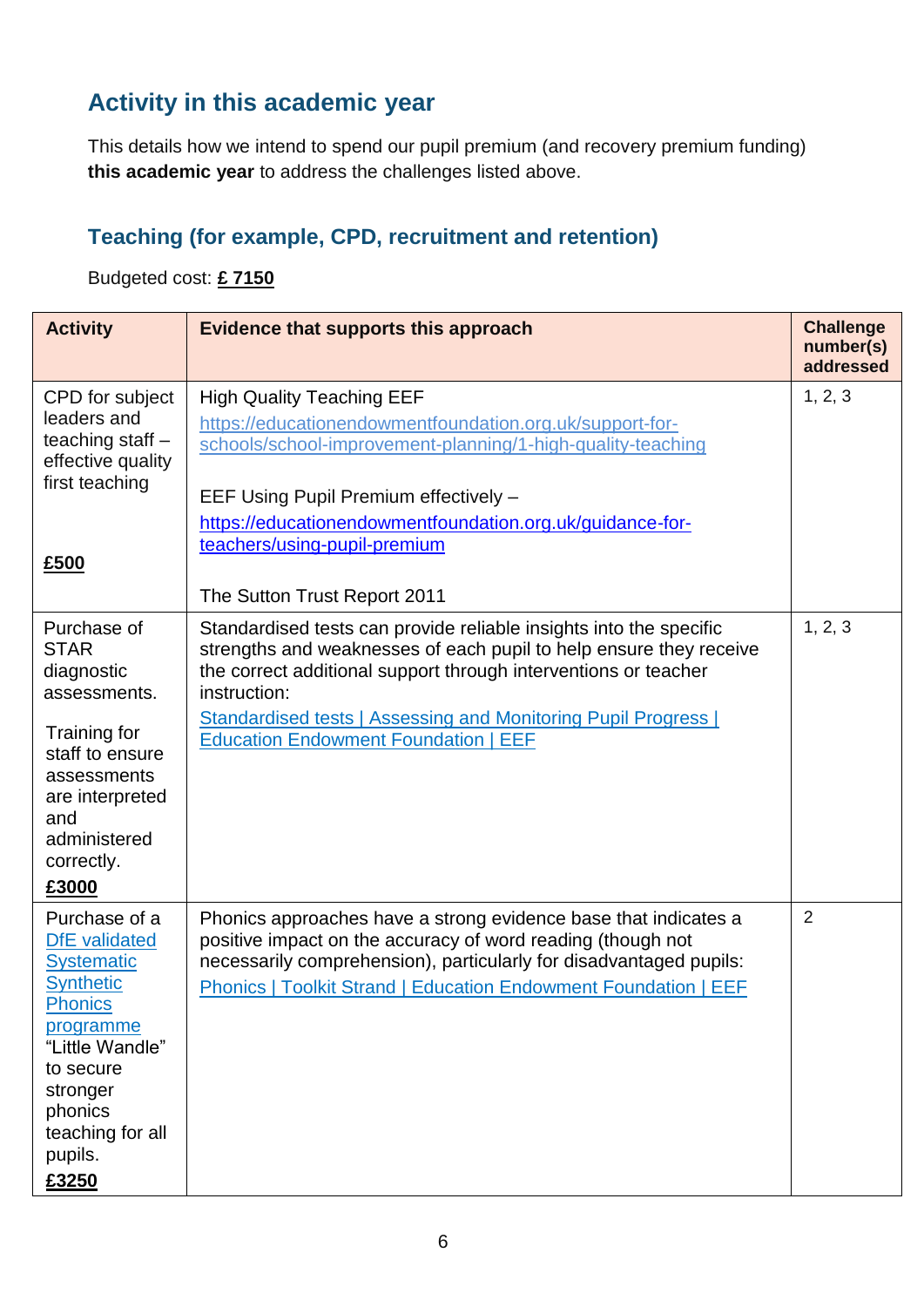| Enhancement<br>of our maths<br>teaching and | The DfE non-statutory guidance has been produced in conjunction<br>with the National Centre for Excellence in the Teaching of Mathemat-<br>ics, drawing on evidence-based approaches: | -3 |
|---------------------------------------------|---------------------------------------------------------------------------------------------------------------------------------------------------------------------------------------|----|
| curriculum<br>planning in line              | Maths_quidance_KS_1_and_2.pdf (publishing.service.gov.uk)                                                                                                                             |    |
| with DfE and<br>EEF guidance.               | The EEF guidance is based on a range of the best available evi-<br>dence:                                                                                                             |    |
| £400                                        | Improving Mathematics in Key Stages 2 and 3                                                                                                                                           |    |

## **Targeted academic support (for example, tutoring, one-to-one support structured interventions)**

#### Budgeted cost: **£17000**

| <b>Activity</b>                                                                                                                                                                                                                  | Evidence that supports this approach                                                                                                                                                                                                                                                                                                                                                                                                                                                                                                                                                                                                                                                                                                                                                                                                                                                                        | <b>Challenge</b><br>number(s)<br>addressed |
|----------------------------------------------------------------------------------------------------------------------------------------------------------------------------------------------------------------------------------|-------------------------------------------------------------------------------------------------------------------------------------------------------------------------------------------------------------------------------------------------------------------------------------------------------------------------------------------------------------------------------------------------------------------------------------------------------------------------------------------------------------------------------------------------------------------------------------------------------------------------------------------------------------------------------------------------------------------------------------------------------------------------------------------------------------------------------------------------------------------------------------------------------------|--------------------------------------------|
| <b>Teaching Assistant</b><br>directed time for<br>provision of<br>Reading, Writing<br>and Maths<br>interventions to<br>increase knowledge<br>and skills and<br>improve attainment<br>of all disadvantaged<br>children.<br>£12000 | <b>EEF (+4 MONTHS) Small group tuition Education</b><br><b>Endowment Fund Foundation.</b><br>1. Small group tuition has an average impact of four<br>months' additional progress over the course of a year.<br>2. Small group tuition is most likely to be effective if it is<br>targeted at pupils' specific needs. Diagnostic<br>assessment can be used to assess the best way to<br>target support.<br>3. One to one tuition and small group tuition are both<br>effective interventions. However, the cost effectiveness<br>of teaching in small groups indicates that greater use of<br>this approach may be worthwhile.<br>4. Providing training to the staff that deliver small group<br>support is likely to increase impact.<br>5. Additional small group support can be effectively<br>targeted at pupils from disadvantaged backgrounds, and<br>should be considered as part of a school's pupil | 1, 2, 3                                    |
| <b>Maths programme</b><br>subscription<br>Enhancement of<br>Maths curriculum<br>through purchase<br>of Mathletics and<br><b>TTRS</b> programmes<br>to develop fluency<br>skills at school and<br>through homework.<br>£2000      | premium strategy.<br>EEF research suggests that disadvantaged pupils<br>receive additional benefits from completing homework if<br>this can be supported by the school.<br>https://educationendowmentfoundation.org.uk/education-<br>evidence/teaching-learning-toolkit/homework                                                                                                                                                                                                                                                                                                                                                                                                                                                                                                                                                                                                                            | 3                                          |
| <b>Phonics</b><br><b>Interventions</b><br>Implementation of                                                                                                                                                                      | Studies have shown that Phonics has a positive impact<br>overall (+5 months) and is an important component in                                                                                                                                                                                                                                                                                                                                                                                                                                                                                                                                                                                                                                                                                                                                                                                               | $\overline{2}$                             |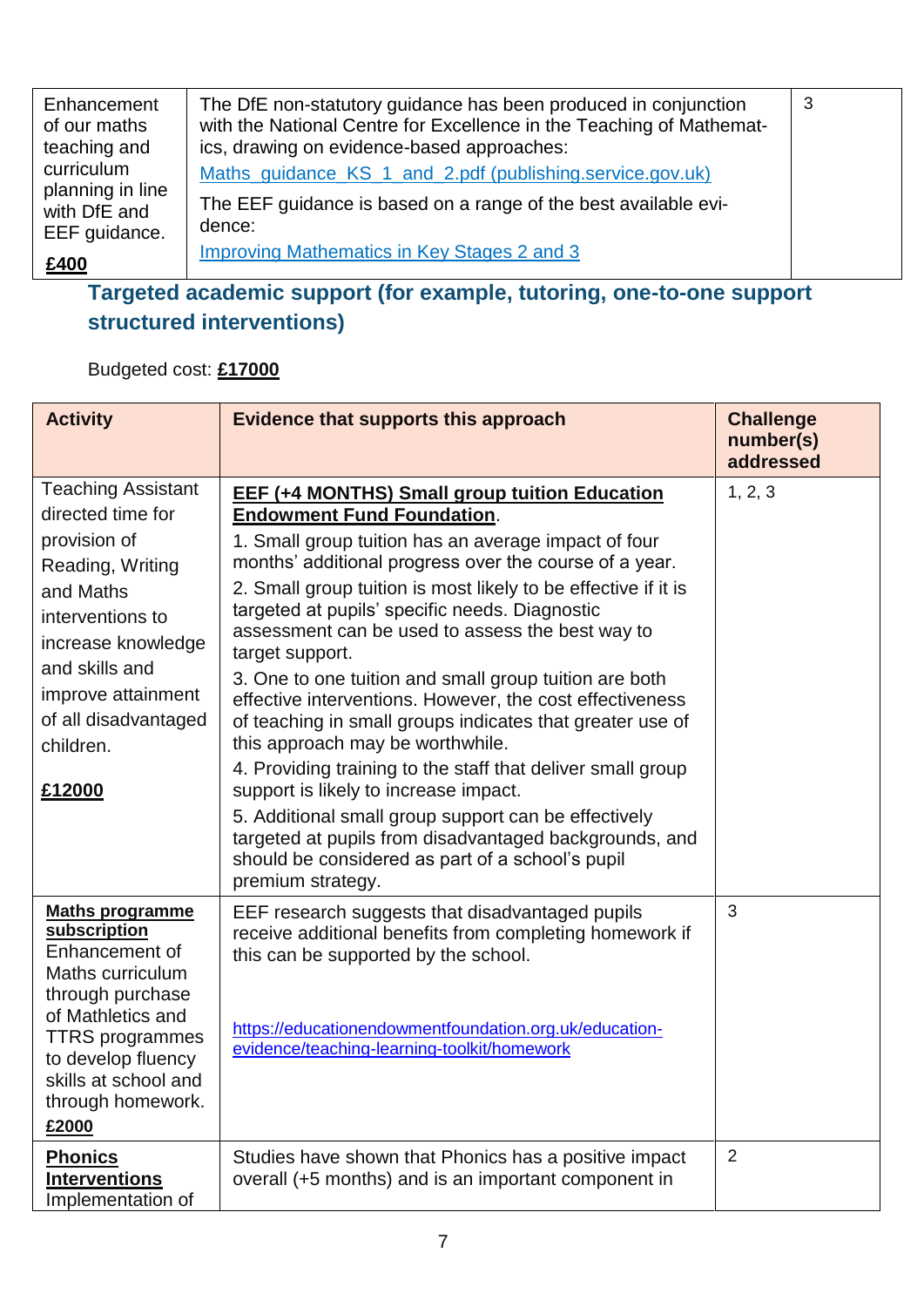| additional targeted<br>phonics                                       | the development of early reading skills, particularly for<br>children from disadvantaged backgrounds.                                                                  |  |
|----------------------------------------------------------------------|------------------------------------------------------------------------------------------------------------------------------------------------------------------------|--|
| interventions led by<br>staff to improve<br>standards in<br>phonics. | • Studies have shown that pupils eligible for free school<br>meals typically receive similar or slightly greater benefit<br>from phonics interventions and approaches. |  |
| £3000                                                                |                                                                                                                                                                        |  |

## **Wider strategies (for example, related to attendance, behaviour, wellbeing)**

Budgeted cost: **£16300**

| <b>Activity</b>                                                                                                                                                                                                                                                                                                                                                                                                                       | <b>Evidence that supports this approach</b>                                                                                                                                                                                                                                                                                                                                                                                                                                                                                                                          | <b>Challenge</b><br>number(s)<br>addressed |
|---------------------------------------------------------------------------------------------------------------------------------------------------------------------------------------------------------------------------------------------------------------------------------------------------------------------------------------------------------------------------------------------------------------------------------------|----------------------------------------------------------------------------------------------------------------------------------------------------------------------------------------------------------------------------------------------------------------------------------------------------------------------------------------------------------------------------------------------------------------------------------------------------------------------------------------------------------------------------------------------------------------------|--------------------------------------------|
| Employment of an<br><b>Attendance Officer</b><br>- to support<br>families and<br>ensure all pupils<br>achieve the<br>school's<br>attendance target.<br>£12,000                                                                                                                                                                                                                                                                        | Research into how attendance can impact attainment -<br>The Key for School Leaders<br>The Department for Education (DfE) published research<br>in 2016 that made a clear link between absence from<br>school and lower attainment.<br>https://www.gov.uk/government/publications/school-attend-<br>ance/framework-for-securing-full-attendance-actions-for-<br>schools-and-local-authorities                                                                                                                                                                         | $\overline{4}$                             |
| <b>Cultural Capital</b><br><b>Experiences</b><br>promoted in the<br>curriculum.<br><b>Essential</b><br>experiences<br>built in to the SMC<br>curriculum eg<br><b>Transport to</b><br>support<br><b>City Orchestra</b><br>Concerts, Sports<br>Events.<br>Funding for<br><b>Educational visits</b><br>for disadvantaged<br>children.<br>Music tuition and<br>after school club<br>activities for<br>disadvantaged<br>children.<br>£3000 | Language is contextualised in concrete experiences and lan-<br>guage-rich environments.<br>Ofsted research 2019 places emphasis on improving cultural<br>capital, particularly for disadvantaged pupils.<br>Enrichment activities offer children a context for learning and a<br>stimulus to trigger their interest, which can be evidenced in pu-<br>pil books and data.<br>EEF - sports participation increases educational achievement<br>and attainment.<br>EEF- outdoor adventure learning shows positive benefits on<br>academic learning and self-confidence. | 1, 2, 3, 4, 5, 6                           |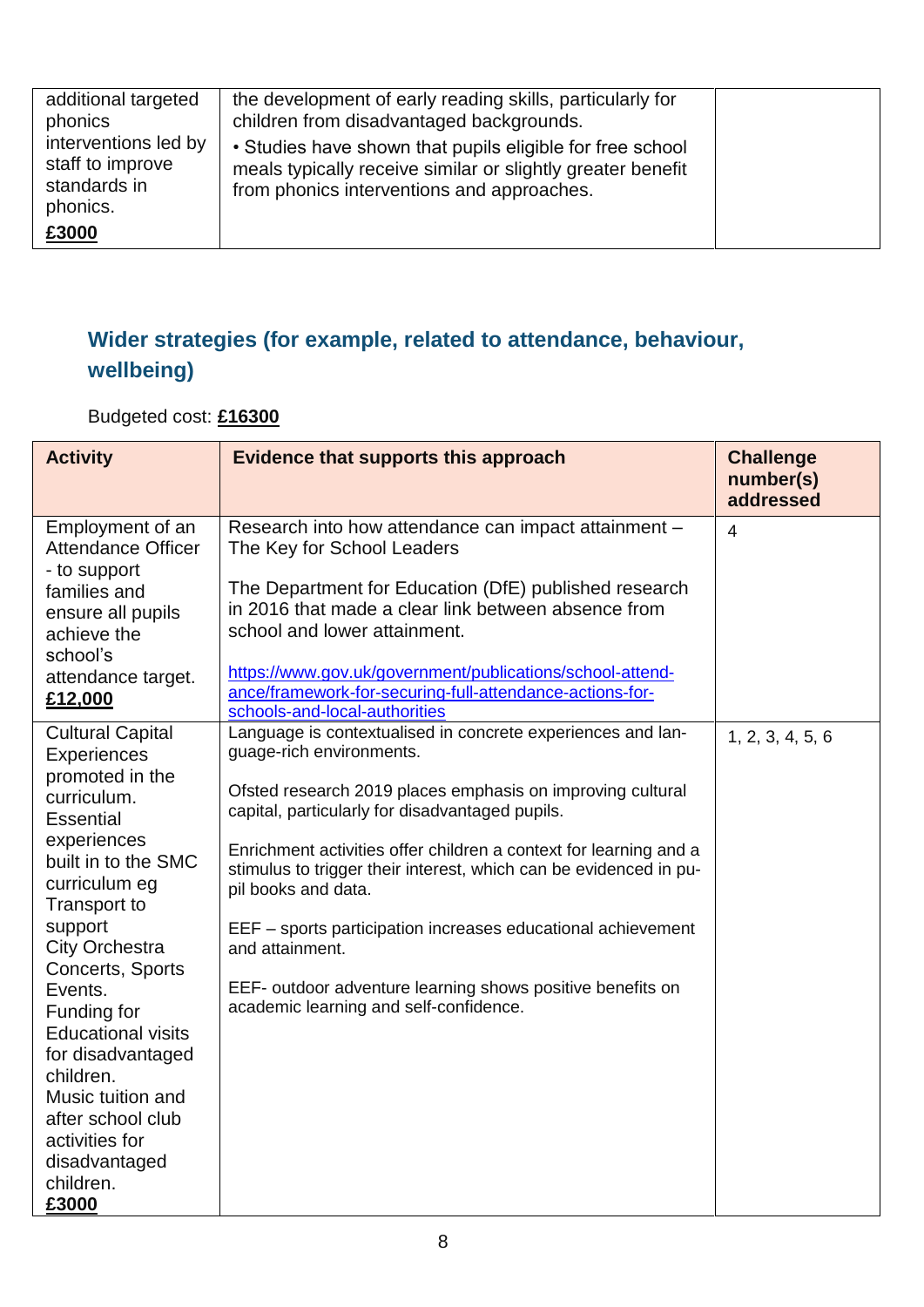| Purchase of books<br>for Year 5 and 6s<br><b>Diversity Libraries</b><br>to encourage a<br>love of reading.<br>£300                                                   |                                                                                                                                                                                                                                                                                                                     |   |
|----------------------------------------------------------------------------------------------------------------------------------------------------------------------|---------------------------------------------------------------------------------------------------------------------------------------------------------------------------------------------------------------------------------------------------------------------------------------------------------------------|---|
| Provision of four<br><b>Mental Health First</b><br>Aiders as part of<br>the school's wider<br>tiered mental<br>health system to<br>ensure early<br>support.<br>£1000 | There is extensive evidence associating childhood social<br>and emotional skills with improved outcomes at school<br>and in later life (e.g., improved academic performance,<br>attitudes, behaviour and relationships with peers):<br>Social and emotional learning   EEF<br>(educationendowmentfoundation.org.uk) | 5 |

**Total budgeted cost: £40450**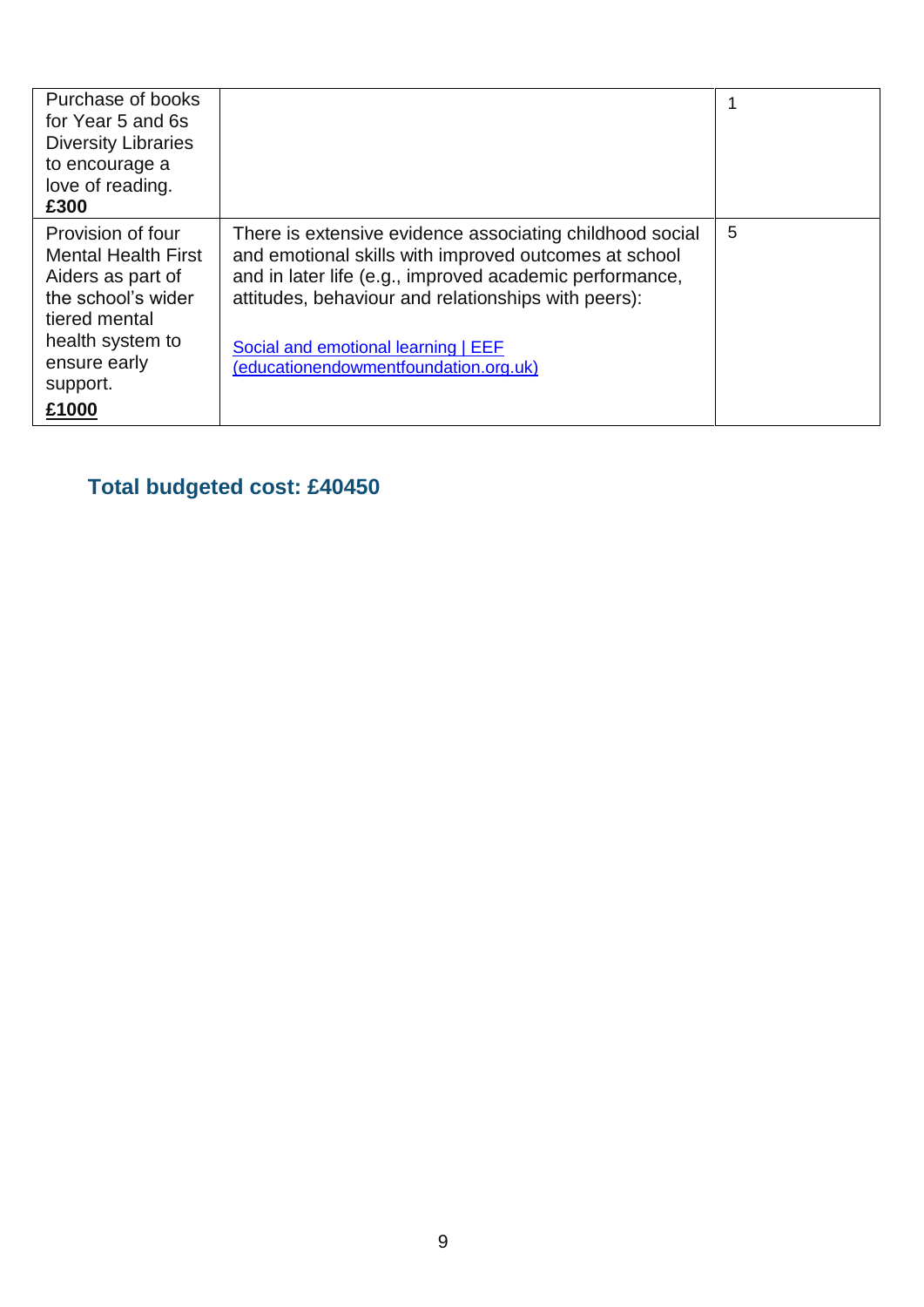# **Part B: Review of outcomes in the previous academic year**

## **Pupil premium strategy outcomes**

This details the impact that our pupil premium activity had on pupils in the 2020 to 2021 academic year.

| <b>Measure</b> | <b>Activity and Impact</b>                                                                                                                                                                                                                                                                                                                      |
|----------------|-------------------------------------------------------------------------------------------------------------------------------------------------------------------------------------------------------------------------------------------------------------------------------------------------------------------------------------------------|
| Priority 1     | To ensure all learners are taught a broad, vocabulary rich curriculum.                                                                                                                                                                                                                                                                          |
|                | • Staff included the relevant vocabulary in the Subject Progression Frameworks.                                                                                                                                                                                                                                                                 |
|                | . Knowledge of key vocabulary is assed in pre- and post- learning tasks across the curriculum.                                                                                                                                                                                                                                                  |
|                | . Key vocabulary is now included in metacognition expectations across the curriculum.                                                                                                                                                                                                                                                           |
| Priority 2     | To embed the consistent teaching of phonics and early reading in EYFS and KS1 and<br>ensure high quality resources and decodable reading books are available.                                                                                                                                                                                   |
|                | • CPD and quality assurance monitoring by the English lead ensured the consistent teaching of<br>early reading in EYFS and Key Stage 1.                                                                                                                                                                                                         |
|                | • New books were brought to ensure all children have access to both phonetically decodable<br>books and a wide range of reading books to practise their phonics and increase their vocabulary.                                                                                                                                                  |
|                | <b>Next Steps:</b>                                                                                                                                                                                                                                                                                                                              |
|                | • To research, purchase and implement a DFE validated phonics scheme in EYFS and KS1.                                                                                                                                                                                                                                                           |
| Priority 3     | To ensure the bottom 20% of learners are identified and given targeted intervention to                                                                                                                                                                                                                                                          |
|                | catch up and stay caught up.                                                                                                                                                                                                                                                                                                                    |
|                | • Through the use of standardised tests within School, we were able to track and monitor the<br>progress of the pupil premium children.                                                                                                                                                                                                         |
|                | • This data shows even though schooling was disrupted by Covid-19, the children made progress<br>or maintained, across Reading Writing and Maths. With only a few exceptions. This was<br>achieved by a robust implementation of on-line learning from Day 1 of school closures – with the<br>on-line day closely matching a normal school day. |
|                | • This provided the children with a high level of Teacher and TA support (including a full table of<br>lessons and interventions).                                                                                                                                                                                                              |
|                | • To enable all children to learn, extra school resources (laptops) were deployed, and all<br>vulnerable children were invited into school during closure.                                                                                                                                                                                      |
|                | <b>Next steps:</b>                                                                                                                                                                                                                                                                                                                              |
|                | • Premium Pupil children are still behind the Non-Pupil Premium group in Reading, Writing and<br>Maths. This is something we are building upon, with the activities detailed in this year's plan                                                                                                                                                |
| Priority 4     | To improve the attendance of pupil premium children across the school.                                                                                                                                                                                                                                                                          |
|                | • PP attendance for 2020-2021 was 2% below non-disadvantage attendance.                                                                                                                                                                                                                                                                         |
|                | • All children who were Disadvantaged or classed as vulnerable were offered school places<br>during school closures and attendance was high at these times.                                                                                                                                                                                     |
|                | • The previous Attendance Officer was effective in writing half termly reports and sending letters<br>to parents of children who fall below the 97% target.                                                                                                                                                                                     |
|                | <b>Next steps:</b>                                                                                                                                                                                                                                                                                                                              |
|                | • Attendance to be a focus of current PP Strategy in order to maintain high attendance and<br>punctuality.                                                                                                                                                                                                                                      |
|                | • The newly appointed Attendance Officer will provide more targeted support for the 5 PP children<br>who have been identified as having persistent absence.                                                                                                                                                                                     |